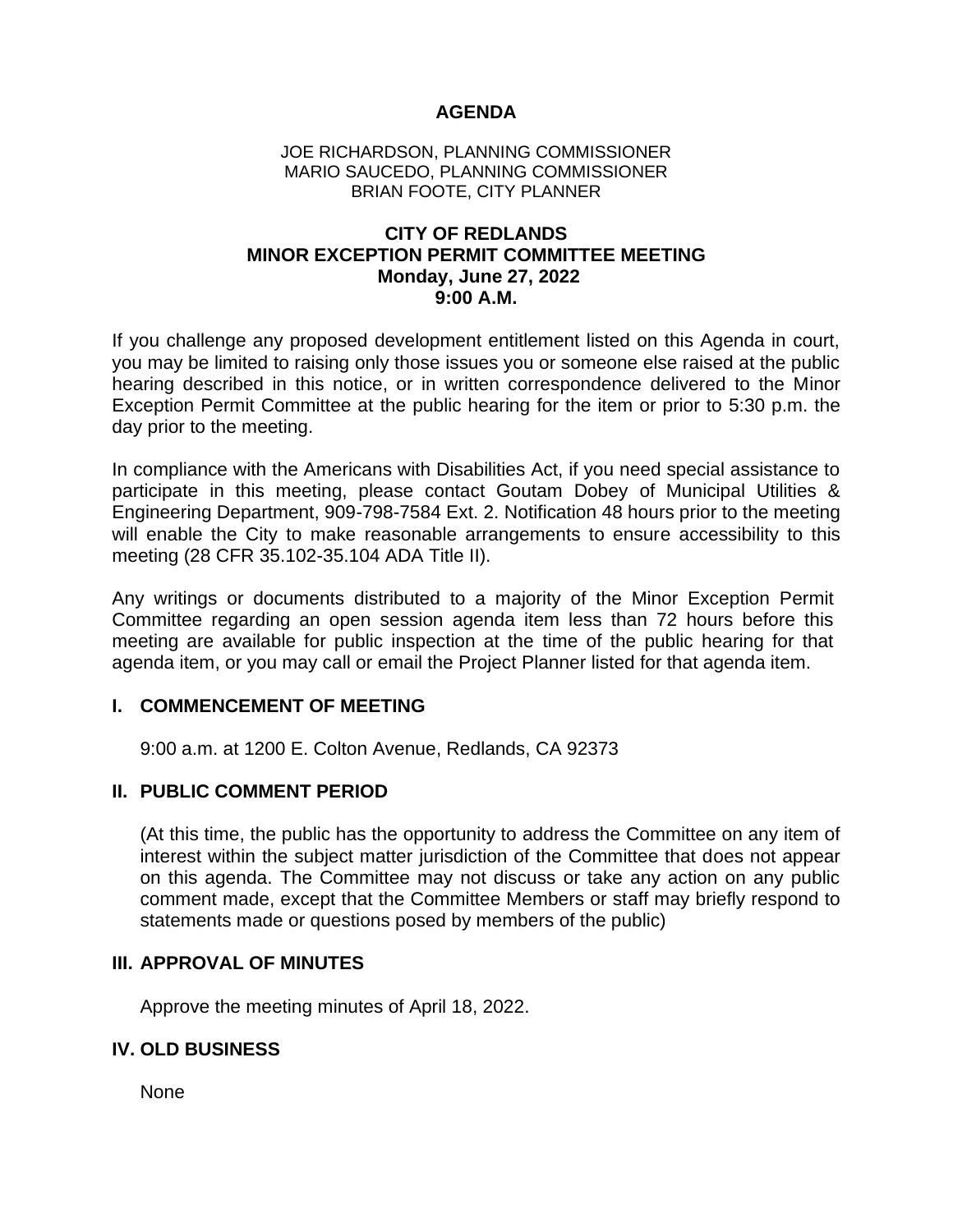# **V. NEW BUSINESS**

## Procedure for Public Hearing:

- 1. Committee declares the meeting open as a public hearing.
- 2. Committee calls upon staff for the agenda description.
- 3. Committee calls for questions/comments from members of the Committee.
- 4. Committee calls upon the Applicant, or his/her representative, for comments and testimony.
- 5. Committee calls for comments/questions/testimony from members of the public (3 minutes per speaker).
- 6. Committee calls upon staff to note any written comments received.
- 7. Committee calls upon the Applicant, or representative, for rebuttal comments (5 minutes).
- 8. Committee closes the public hearing.
- 9. Committee considers the motion and votes.
- **A. Meeting Location:** 1200 E. Colton Avenue, Redlands, CA **Meeting Time:** 9:00 a.m., or as soon thereafter as may be heard

**PUBLIC HEARING** to consider **Minor Exception Permit No. 636** – A request to construct 360 linear feet of a 12-foot high black vinyl chain link fence and 44 linear feet of an 8 foot high tubular steel fence for the University of Redlands proposed tennis center within the front yard setback area adjacent to Colton Avenue. The subject property is located at 1200 E. Colton Avenue within the Educational District (APN: 0170-092-01-0000). Pursuant to Section 18.168.020 (B) of the Redlands Municipal Code (RMC), "Fences and walls not to exceed six feet (6') in height shall be permitted along the side and rear property lines, except that no fence or wall exceeding three feet (3') in height shall be located within any required front yard area." However, RMC Section 18.168.050 provides for the granting of minor exceptions to the fencing development standards.

## **Project Planner:** Jocelyn Torres, Associate Planner

**How to submit comments:** Attend the meeting in person, or call (909) 798-7555 extension 1797 during regular business hours to speak to the Project Planner, or send an email to the Project Planner at 'jtorres@cityofredlands.org' before 5:30 p.m. on the day prior to the meeting.

**B. Meeting Location:** 906 Lawton Street, Redlands, CA **Meeting Time:** 9:30 a.m., or as soon thereafter as may be heard

**PUBLIC HEARING** to consider **Minor Exception Permit No. 638** – A request to construct a 6-foot high wooden fence within the front yard area adjacent to W. Sun Avenue. The subject property is located at 906 Lawton Street within the R-1 (Single-Family Residential) District (APN: 0169-035-01-0000). Pursuant to Section 18.168.020 (B) of the Redlands Municipal Code (RMC), "Fences and walls not to exceed six feet (6') in height shall be permitted along the side and rear property lines, except that no fence or wall exceeding three feet (3') in height shall be located within any required front yard area." However, RMC Section 18.168.050 provides for the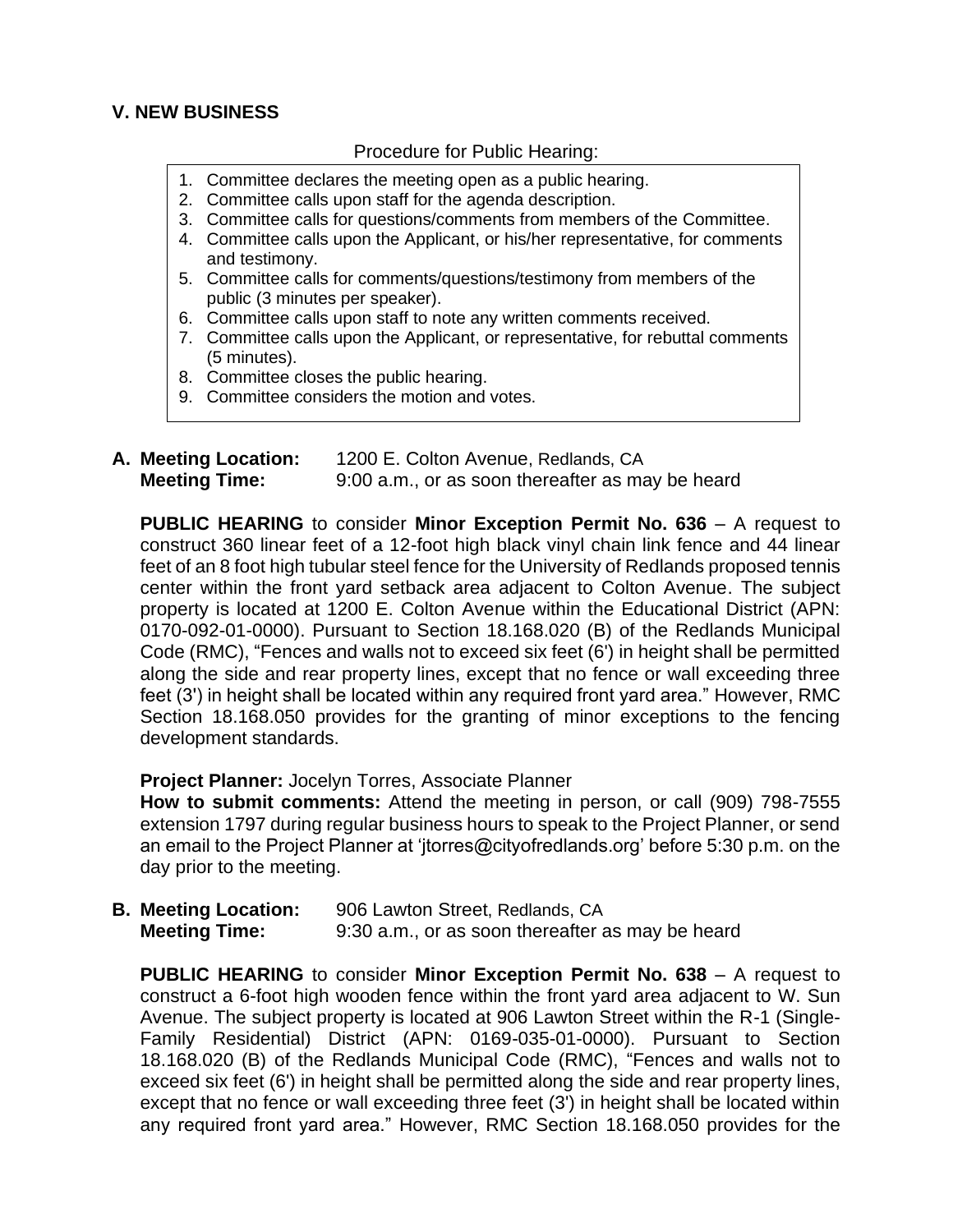granting of minor exceptions to the fencing development standards.

## **Project Planner:** Jocelyn Torres, Associate Planner

**How to submit comments:** Attend the meeting in person, or call (909) 798-7555 extension 1797 during regular business hours to speak to the Project Planner, or send an email to the Project Planner at 'jtorres@cityofredlands.org' before 5:30 p.m. on the day prior to the meeting.

**C. Meeting Location:** 700 New York Street, Redlands, CA **Meeting Time:** 10:00 a.m., or as soon thereafter as may be heard

**PUBLIC HEARING** to consider **Minor Exception Permit No. 637** – A request to construct approximately 450 linear feet of 8-foot tall block wall adjacent to the northern and eastern property lines of a business located at 700 New York Street within the Commercial Industrial (C-M) District (APN: 0169-121-13-0000). Pursuant to Section 18.168.020 (B) of the Redlands Municipal Code (RMC), "Fences and walls not to exceed six feet (6') in height shall be permitted along the side and rear property lines, except that no fence or wall exceeding three feet (3') in height shall be located within any required front yard area." However, RMC Section 18.168.050 provides for the granting of minor exceptions to the fencing development standards.

## **Project Planner:** Sean Reilly, Principal Planner

**How to submit comments:** Attend the meeting in person, or call (909) 798-7555 extension 7344 during regular business hours to speak to the Project Planner, or send an email to the Project Planner at 'sreilly@cityofredlands.org' before 5:30 p.m. on the day prior to the meeting.

# **V. ADJOURNMENT**

\_\_\_\_\_\_\_\_\_\_\_\_\_\_\_\_\_\_

Jocelyn Torres, Associate Planner City of Redlands

June 15, 2022